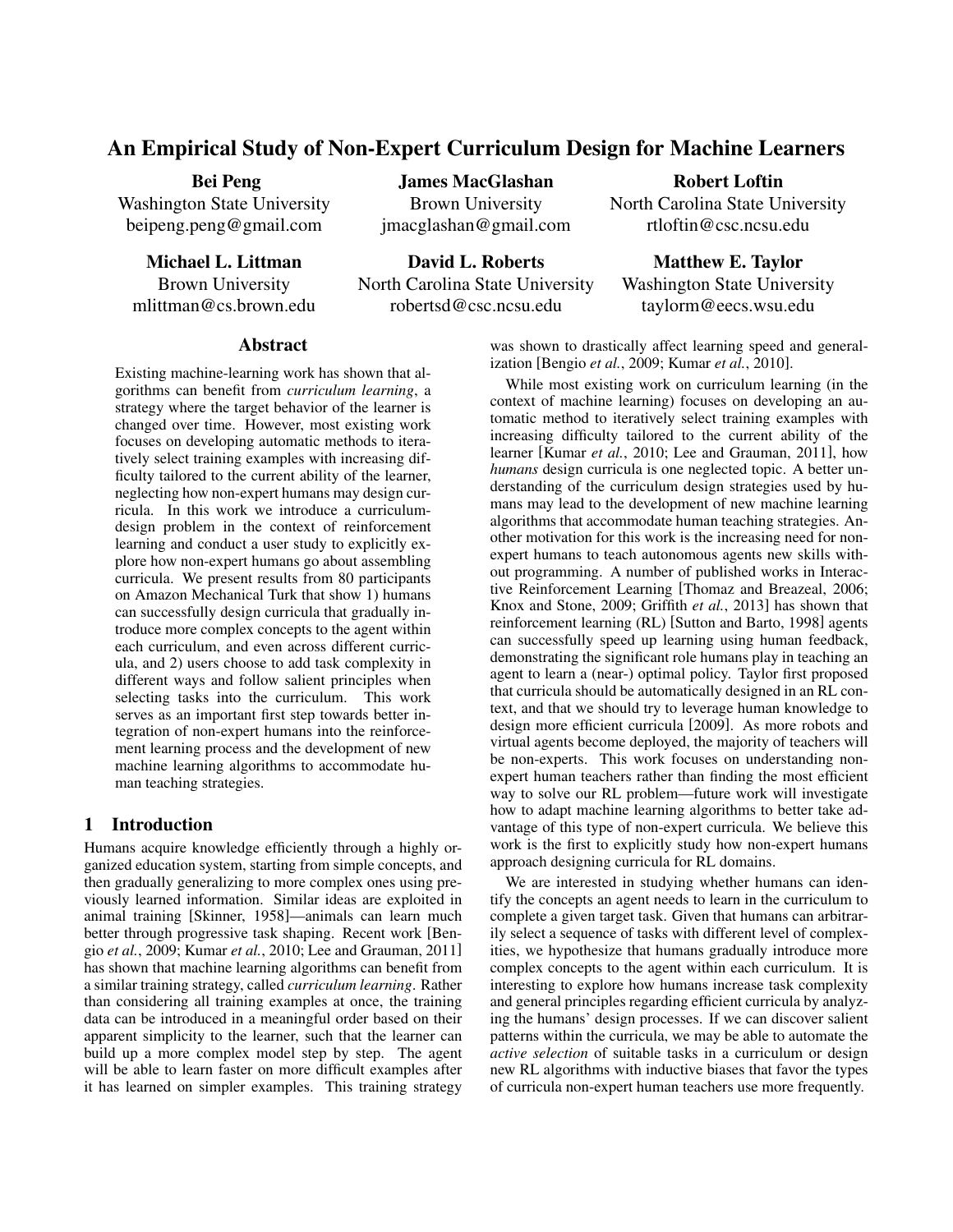In this work, we task non-expert humans with designing a curriculum for an RL agent and evaluate the different curricula designs they produced. Specifically, in our RL domain, an agent needs to learn to complete different tasks that are specified with textual commands in a variety of simulated home environments using reinforcement and/or punishment feedback. Human participants are told the target environment on which the agent will be tested on, and their goal is to select a sequence of training tasks that will result in the agent learning the target task as quickly as possible. Our results show that 1) most users successfully identified the two most important concepts the agent needed to learn to complete the target task when designing curricula, 2) users tended to gradually introduce more complex concepts to the agent within each curriculum, and even across different curricula, and 3) different users chose to increase task complexity in different ways and it was significantly affected by the ordering of the presentation of the source tasks. We also find some interesting salient patterns followed by most users when selecting tasks into the curriculum, which could be highly useful for the design of new RL algorithms that accommodate human teaching strategies.

# 2 Background and Related Work

The concept of curriculum learning was proposed by Bengio *et al.* [2009] to solve the non-convex optimization task in machine learning more efficiently. Motivated by their work, considering the case where it is hard to measure the easiness of examples, Kumar *et al.* [2010] developed a self-paced learning algorithm to select a set of easy examples in each iteration, to learn the parameters of latent variable models in machine learning tasks. Similarly, Lee and Grauman [2011] proposed a self-spaced approach to solve the visual category discovery problem by self-selecting easier instances to discover first, and then gradually discovering new models of increasing complexity.

Although previous work has shown that machine learning algorithms can benefit from curriculum strategies [Bengio *et al.*, 2009; Kumar *et al.*, 2010; Lee and Grauman, 2011], there is limited work on curriculum learning in the context of RL. However, there are several areas related to curriculum learning for RL. Wilson *et al.* [2007] explored the problem of multi-task RL, where the agent needed to solve a number of Markov Decision Processes drawn from the same distribution to find the optimal policy. Sutton *et al.* [2007] extended the idea of lifelong learning [Thrun, 1996] to the RL setting, considering the future sequence of tasks the agent could encounter. Both cases assume a sequence of RL tasks is presented to a learner, and the goal is to optimize over all tasks rather than only the target task. The idea of active learning [Cohn *et al.*, 1996] was also exploited in RL domains [Mihalkova and Mooney, 2006; Vigorito and Barto, 2010] to actively maximize the rate at which an agent learns its environment's dynamics.

Of existing RL paradigms, transfer learning [Taylor and Stone, 2009] is the most similar to curriculum learning. The main insight behind transfer learning is that knowledge learned in one or more source tasks can be used to improve



Figure 1: An example five-room layout with one virtual dog, one chair, bag, and backpack with the same color in our domain. It is also the target environment (target command: "move the bag to the yellow room") used in our user study.

learning in one or more related target tasks. However, in most transfer learning methods: 1) the set of source tasks is assumed to be provided, 2) the agent knows nothing about the target tasks when learning source tasks, and 3) the transfer of knowledge is a single-step process and can be applied in different similar domains. In contrast, the goal of curriculum learning is to design a sequence of source tasks for an agent to learn such that it can develop progressively more complex skills and improve performance on a pre-specified target task.

Taylor *et al.* [2007] first showed that curricula work in RL via transfer learning by gradually increasing the complexity of tasks. Narvekar *et al.* [2016] developed a number of different methods to automatically generate novel source tasks for a curriculum, and showed that such curricula could be successfully used for transfer learning in multiagent RL domains. However, none of their work explicitly investigates curriculum design from the perspective of human teachers. We think it is natural to consider what humans do when designing curricula since it might be easier for them to capture some examples that are "too easy" (*e.g.*, does not help to improve the current model) or "too hard" (*e.g.*, long training times are needed before the current model could capture this example) for the agent to learn. Such an idea has been studied in the context of teaching humans (*i.e.*, the *zone of proximal development* [Vygotsky, 1978]) but not in agent learning.

## 3 Problem Formulation

In this section, we first define our sequential RL task with natural language command learning. Then, we introduce a curriculum design problem for non-expert humans.

#### 3.1 Language Learning with Reinforcement and Punishment

Our domain is a simplified simulated home environment of the kind shown in Figure 1. The domain consists of four object classes: agent, room, object, and door. The visual representation of the agent is a virtual dog, since people are familiar with dogs being trained with reinforcement and punishment. The agent can deterministically move one unit north, south, east, or west, and pushes objects by moving into them. The objects are chairs, bags, backpacks, or baskets. Rooms and objects can be red, yellow, green, blue, and purple. Doors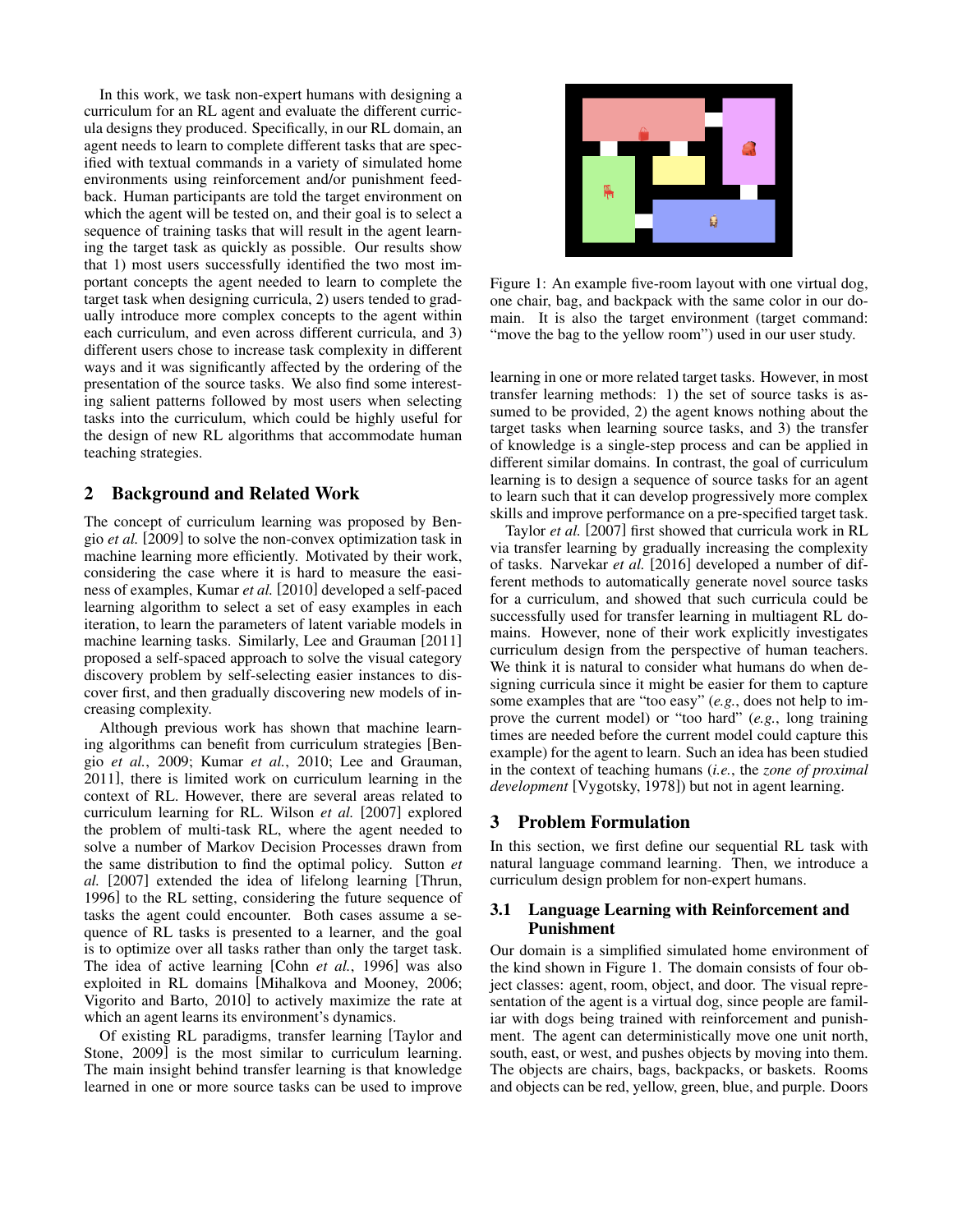(shown in white in Figure 1) connect two rooms so that the agent can move from one room to another. The possible commands given to the agent include moving to a specified colored room (*e.g.*, "move to the red room") and taking an object with specified shape and color to a colored room (*e.g.*, "move the red bag to the yellow room").

In this sequential domain, the agent needs to learn to respond appropriately to different natural language commands in a variety of simulated home environments using reinforcement and/or punishment feedback. The learning algorithm for this study [MacGlashan *et al.*, 2014] connected the IBM Model 2 (IBM2) language model [Brown *et al.*, 1990] with a factored generative model of tasks, and the goal-directed SABL algorithm [Loftin *et al.*, 2015] for learning from feedback. In SABL, feedback signals from a trainer are modeled as random variables that depend on the policy the trainer wants the agent to follow and the last action the agent took in the previous state. In general, reinforcements under this model are more likely than punishments when the agent selected an action consistent with the desired policy, and *vice versa* for punishment when the action was inconsistent. Using this model of feedback, SABL computes and follows the maximum likelihood estimate of the trainer's target policy given the history of actions taken and the feedback that the trainer has provided. We adapted SABL to this goal-directed setting by assuming that goals are represented by MDP reward functions and that the agent has access to an MDP planning algorithm that computes the optimal policy for any goalbased reward function. In contrast to previous work, we focus on studying how humans perform in designing curricula rather than in training the agent with reinforcement and punishment. Therefore, in this study, the human participants only choose the training curriculum, and the reinforcement and punishment on each of the curriculum's tasks is carried out by an automated trainer, and is observed by participants.

Using this probabilistic trainer model and a curriculum from a human participant, an iterative training regime over each task in the curriculum proceeds as follows. First, the agent receives an English command. From this command, a distribution over the possible tasks for the current state of the environment is inferred using Bayesian inference. This task distribution is used as a prior for the goals in goal-directed SABL. The agent is then trained with SABL for a series of time steps, while the explicit reinforcement and/or punishment feedback is given at random times by the automated trainer. After completing training, a new posterior distribution over tasks is induced and used to update the language model via weakly-supervised learning. After the language model is updated, training begins on the next task and command from the curriculum.

As the agent learns additional tasks, it becomes better at "understanding" the language, successfully interpreting and carrying out novel commands without any reinforcement and punishment. For example, an agent might learn the interpretation of "red" and "chair" from the command "move the red chair," and the interpretation of "blue" and "bag" from the command "bring me the blue bag," thereby allowing correct interpretation of the novel command "bring me the red bag."



Figure 2: A library of environments provided in a  $4 \times 4$  grid. They are organized according to the number of rooms and number of objects. There is a command list for each of the 16 environments.

#### 3.2 Curriculum Design

Here, we introduce a curriculum design problem for nonexpert humans in our sequential RL domain, where the goal is to design a sequence of source tasks  $M_1, M_2, \ldots, M_n$  for an agent to train on such that it can complete the given target task  $M_t$  quickly with little explicit feedback. Each source task  $M_i$  is defined by a training environment, initial state, and a command to complete in that environment.

To aid our study of how humans form curricula for the agent to train on, we provided subjects a library of environments with different levels of complexities shown in the  $4 \times 4$ grid in Figure 2. We organized the space of source environments a human could choose to include in their curriculum along two dimensions: the number of rooms and the number of moveable objects present in the environment. The cross product of these factors defines the overall complexity of the learning task, since these factors determine how many possible tasks the agent could execute in the environment and therefore how much feedback an agent could require to identify what the intended task is. For example, the environment in the top left of Figure 2 has the least complexity, because the only possible task the agent can complete is going to the yellow room. In contrast, the bottom right environment has the highest complexity, because the agent could be tasked with going to either the green, red, yellow, or blue rooms; or taking the bag, chair, or backpack to any of the rooms (excluding the room in which the object originates). For the ease of description, we number the environments in the grid from 1 (top left) to 16 (bottom right), from left to right and top to bottom.

After selecting an environment to include in the curriculum, users select the corresponding command to be taught in it from a predefined list of possible commands. For example, the possible commands for environment 5 (second row and first column of Figure 2) are "move to the red room," and "move the bag to the red room."

The target task (shown in Figure 1) has the maximum number of differently colored rooms and shaped objects. In the user study, it is shown on the right side of the grid to remind users the goal of the designed curriculum, but it cannot be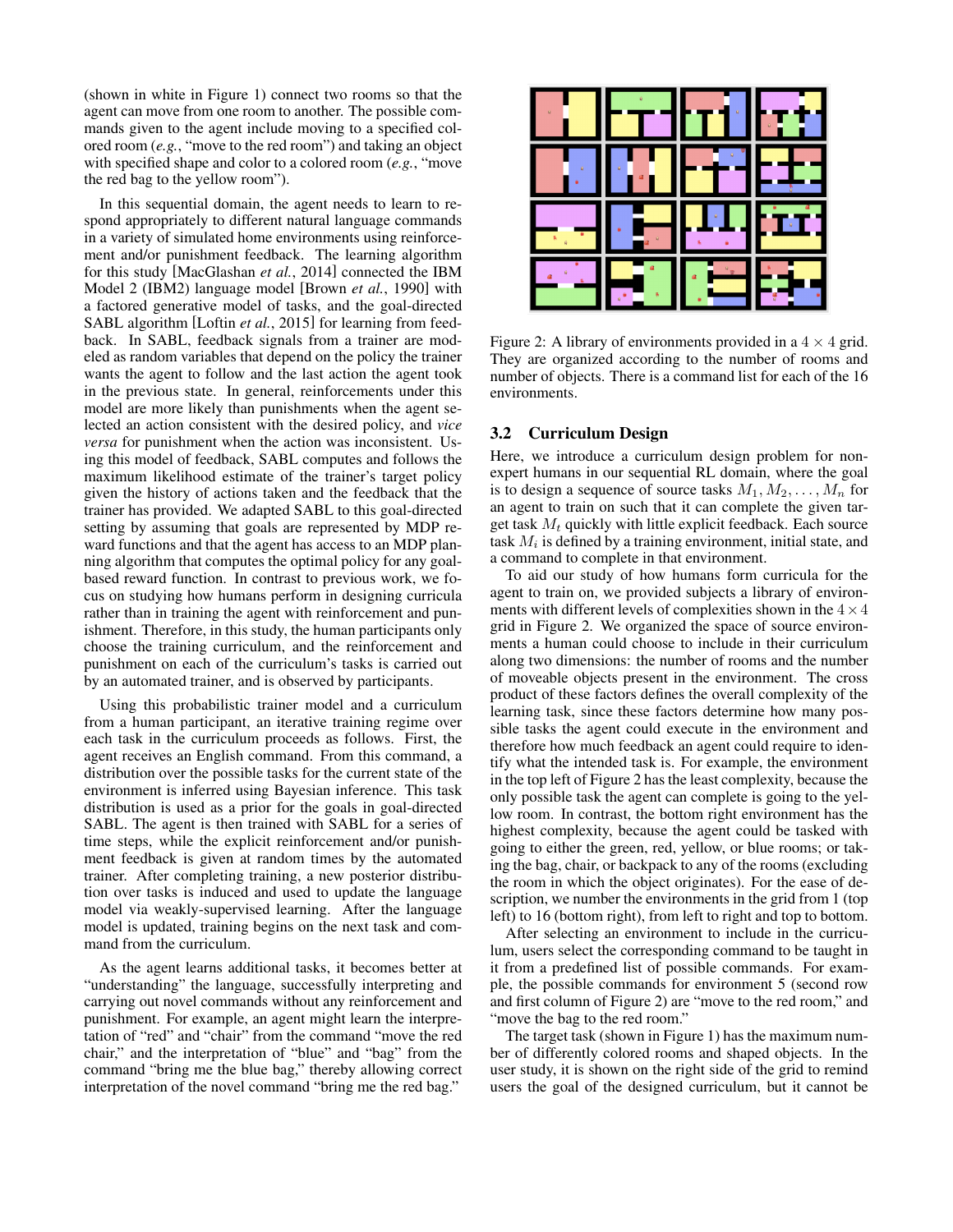selected as part of the curriculum (enforcing a separation between training and testing).

Note that when we list the possible commands for each environment, we do not include the command that will be used in the target task ("move the bag to the yellow room"). That is, for any environment that contains a bag, the only possible command is "move the bag to the red/green/blue/purple room" even when there is a yellow room. We are interested in studying whether users can figure out that they can construct a curriculum that includes the command "move to the yellow room" and the command "move the bag to the red/green/blue/purple room" to provide the learning agent enough information to master the target command.

We varied the order of the 16 environments in the grid to study the effect of the ordering of source tasks on human performance in designing curricula. Specifically, we transposed the grid, swapping environments 1 and 16, 2 and 12, 3 and 8, *etc.*, such that the difficulty level of the environments gradually decreases from left to right, and top to bottom. Participants were assigned to one of two experimental conditions which varied the ordering of source tasks in the grid:

- Gradually Complex Condition: the number of rooms increases from left to right, and the number of objects increases from top to bottom (Figure 2).
- Gradually Simple Condition: the number of rooms gradually decreases from top to bottom, and the number of objects gradually decreases from left to right.

#### 4 User Study

To study whether non-expert humans (*i.e.*, workers on Amazon Mechanical Turk, known as "Turkers") can design good curricula for an RL agent, we developed an empirical study in which participants were asked to select a sequence of source tasks for an agent to train on such that it can complete the target task quickly with little explicit feedback.

In our user study, human participants must first pass a color blind test before starting the experiment since the training task requires the ability to identify different colored objects. Second, participants fill out a background survey indicating their age, gender, education, history with dog ownership, dog training experience, and the dog-training techniques they are familiar with. Third, participants are taken through a tutorial that 1) walks them through two examples of the dog being trained to help them understand how the dog learns to complete a novel command successfully using reinforcement and punishment feedback, and 2) teaches them how to design and evaluate a curriculum for the dog. Participants are told that 1) their goal is to design a sequence of source tasks the dog will train on such that the dog can successfully complete the given target task quickly, and 2) higher payment would be given to the Turker if the dog performs well in the target task.

Following the tutorial, participants are requested to select environments and corresponding commands in any order to design their own curricula. Recall that the target task is shown on the right side of the screen to remind participants of the goal for the designed curricula. Upon finishing designing a curriculum (containing at least one task), participants can choose to evaluate their curriculum, watching the automatic

trainer teach the agent the entire curriculum. Then, participants are required to redesign the curriculum at least once. We ask participants to explain their strategy for designing the initial curriculum and what things they identified that the dog needed to learn in the curriculum to successfully complete the target task. Participants were also required to explain how they redesigned the curriculum. Participants had the option of providing any additional comments about the experiment.

# 5 Results

This section summarizes the results of our user-study, which was run on Amazon Mechanical Turk (AMT). We consider data from 80 unique workers, after excluding 17 responses which we identified as users who simply pushed through the AMT task as fast as possible to be paid. We identified such users as those whose completion time was shorter than 5 minutes (the average completion time was 15 minutes 43 seconds, with a standard deviation of 8.8 minutes) or if both designed curricula contained only a single task. There were 40 participants for each of the experimental conditions (gradually complex and gradually simple).

#### 5.1 Participant Performance

Recall that participants were told that their goal was to design a curriculum the dog would train on such that the dog could successfully complete the novel command "move the bag to the yellow room" in the target environment (Figure 1) with little explicit feedback. Therefore, we first examined whether users could successfully identify the need to communicate color and object concepts separately in their curriculum in two experimental conditions. We measured this by analyzing the percentage of users who included both the command regarding moving to any colored room and the command contained any move-able object. Results in Table 1 (the last row) show that in the gradually complex condition, 60% of users captured the idea of teaching the agent both color and object references separately in their initial curriculum, and this number increased to 75% in their final curriculum. The gradually simple condition showed exactly the same results.

Then, we were interested in studying whether users could figure out to teach the agent two more specific concepts separately—the yellow room (the room the agent needs to move to in the target task) and the bag object (the object the agent needs to move in the target task). We evaluated this by computing the percentage of users who combined the command "move to the yellow room" and the command "move the bag to the red/blue/green/purple room" in their curriculum. Surprisingly, in the gradually complex condition, only 23% of users introduced the yellow room and bag concept to the agent in their initial curriculum, and 17% more users captured this idea in their final curriculum. The gradually simple condition produced similar results. However, there is still some evidence showing that more users tended to teach the agent these two specific concepts the agent needed to learn in the target task. Specifically, in the gradually complex condition, we find that 1) 78% of users tried to train the agent to move to the yellow room, and 2) a total of 65% of participants wanted to teach the agent to move an object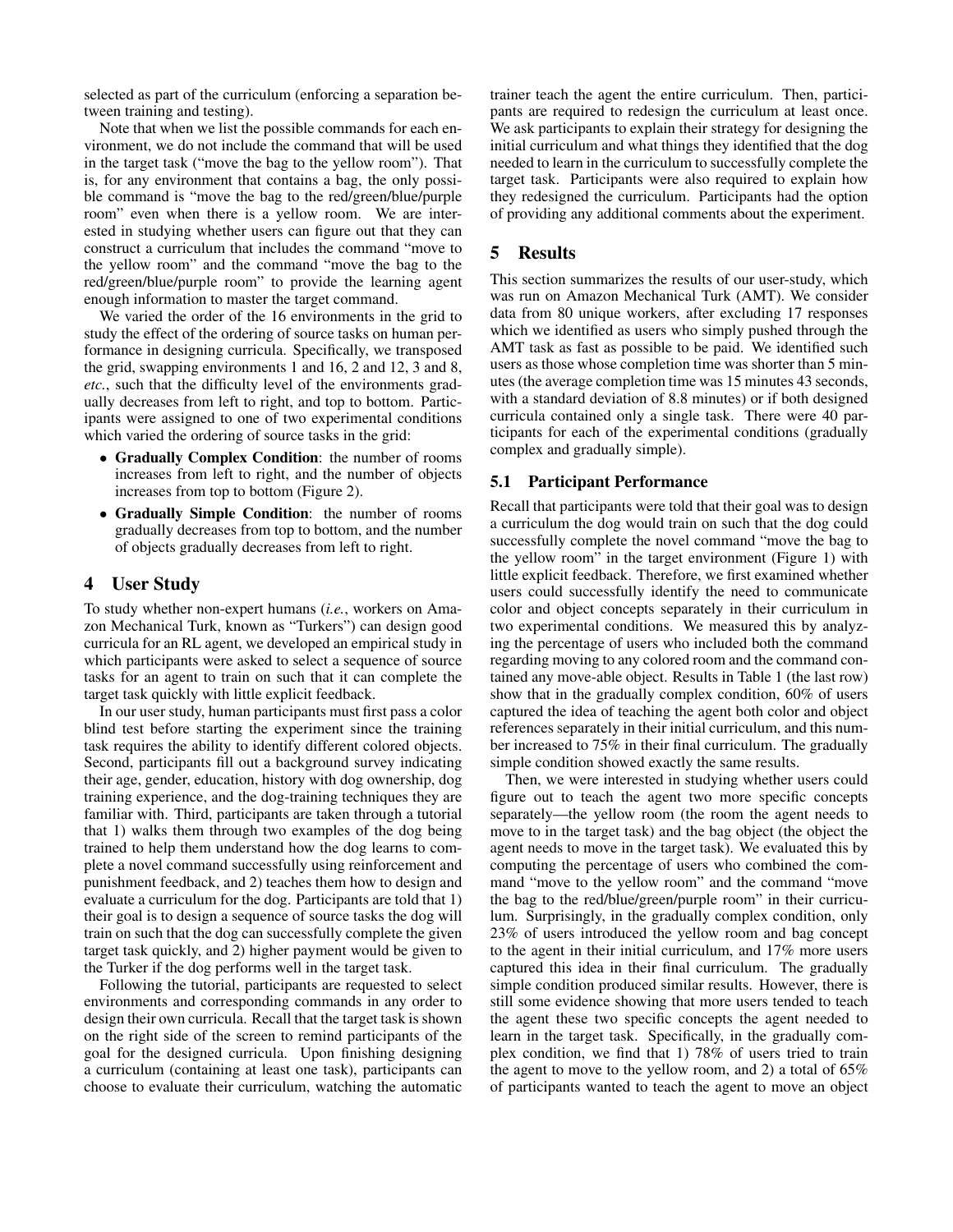|   |                                                | <b>OLAGUALLY COMPLEA COLL</b> |           | OT QUALLY SHILL UP COLL |           |
|---|------------------------------------------------|-------------------------------|-----------|-------------------------|-----------|
| # | <b>Selected Command</b>                        | <b>Initial Cur</b>            | Final Cur | <b>Initial Cur</b>      | Final Cur |
|   | move to the yellow room                        | 78%                           | 75%       | 58%                     | 55%       |
|   | move to the yellow/red/blue/green/purple room  | 95%                           | 90%       | 85%                     | 85%       |
|   | move the bag to the red/blue/green/purple room | 35%                           | 55%       | 43%                     | 63%       |
| 4 | move the bag/basket/backpack/chair to  room    | 65%                           | 85%       | 75%                     | 90%       |
|   | $#1 + #3$                                      | 23%                           | 40%       | 20%                     | 33%       |
|   | $#2 + #4$                                      | 60%                           | 75%       | 60%                     | 75%       |

Table 1: Summary of percentage of participants for different command selections in two experimental conditions Gradually Complex Con Gradually Simple Con

(bag/basket/backpack/chair) to some colored room, where 53.8% of them focused on teaching it to move the bag.

In both the initial and final curricula, a chi-squared test shows that the number of users who selected each type of commands in Table 1 was not significantly different ( $p >$ 0.05) between the two experimental conditions, suggesting that the ordering of source environments does not affect human performance in identifying the concepts the agent needs to learn to complete the target task.

#### 5.2 Concept Introduction

We hypothesized that users would gradually introduce more complex environments or commands to the agent in their curriculum. To validate this, we analyzed the changes in the environment and command complexity. We found that in the gradually complex condition, only 37.5% (or 45%) of users consistently increased environment complexity in their initial (or final) curriculum. However, a total of 50% (or 60%) of users selected the simple command regarding moving to some colored room first, and then consistently chose more complex object-moving commands in their initial (or final) curriculum. The gradually simple condition showed similar results. This suggests that users preferred to consistently introduce more complex commands rather than environments to the agent in each curriculum. A chi-squared test shows that the number of users who consistently introduced more complex environments or commands was not significantly different ( $p > 0.05$ ) between two experimental conditions.

There is another interesting finding that users tended to introduce more complex commands to the agent across different curricula in both experimental conditions. In particular, in the gradually complex condition, for the 37 users who kept or increased the curriculum length, 54% of them only replaced the command regarding moving to some colored room with more complex object-moving command, or added new object-moving commands in the final curriculum. In the gradually simple condition, 62% of the 34 users who kept or increased the curriculum length only introduced more complex object-moving commands to the agent in their final curriculum. Therefore, as we expected, both within a curriculum and between curricula, users tended to gradually introduce more complex commands to the agent rather than more complex environments.

#### 5.3 Transition Dynamics

Although previous results show that less than half of users consistently increased the environment complexity in their



Figure 3: The number of times each of four transitions being followed for each environment in the initial curricula in the two experimental conditions. There are 16 corresponding squares for 16 environments. The blue number represents the total number of times all four transitions being followed in each environment.

curriculum, we observed that a considerable number of users implemented this in segments. It suggests that most users considered increasing the environment complexity when designing curricula. A better understanding of how users select more complex environments might give us insights into the active selection of better curricula.

We hypothesized that different users would choose to increase the environment complexity in different ways, and it might be affected by the ordering of source environments. In particular, for the  $4 \times 4$  grid (shown in Figure 2), we defined four different ways for users to increase the environment complexity: room transition, object transition, combined transition, and others. For a given task  $M_i$  in a curriculum, a transition to  $M_{i+1}$  is a *room transition* if and only if the number of rooms increases between  $M_i$  and  $M_{i+1}$ . If the number of objects increases, it is an *object transition*, and if they both increase it is a *combined transition*. All other cases are considered as *other transitions*. We aim to study the most popular transition followed by users in two experimental conditions by computing the frequency of each of four transitions being followed for each environment.

Figure 3 summarizes the number of times each transition type (room, object, combined, and other) was used from each environment in the initial curricula in the two experimental conditions. We observe that the room transition was the most-frequently used in the gradually complex condition, while the object transition was the most-frequently used in the gradually simple condition. A chi-squared test shows that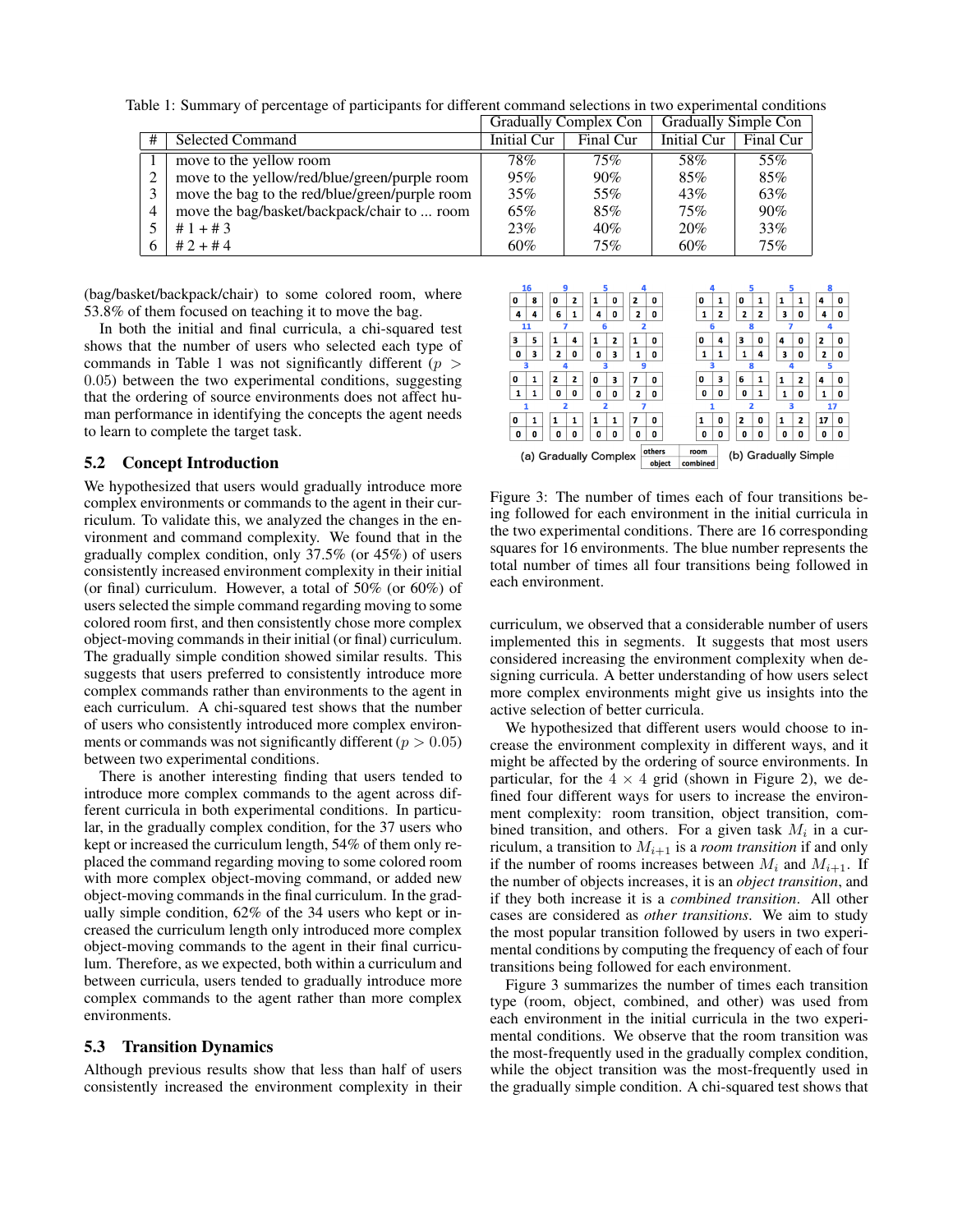

Figure 4: The probability of each environment being included in the initial or final curricula in the two experimental conditions. The purple circle represents the overlap of probability.

the differences of the total number of times each transition type being followed when users design initial curriculum between two experimental conditions was statistically significant ( $p \ll 0.01$ ), verifying that the ordering of source environments does affect the way humans use to increase the environment complexity.

#### 5.4 Environment Preference

We hypothesized that some source environments in the grid would be preferred by users when designing their curricula. Analyzing the properties of these environments might enrich the general principles regarding efficient curricula and inspire the development of new machine learning algorithms that accommodate human teaching strategies. Therefore, we explored user preference in each environment by computing the ratio of the number of users who selected corresponding environment at least once to the total number of users.

Figure 4 summarizes user preference in each of the 16 environments when designing an initial or final curricula in two experimental conditions. A larger dot represents a higher probability of the corresponding environment being chosen. We find that when designing initial curriculum, users were more likely to select 1) Environments 1, 2, 5, and 16 in the gradually complex condition, and 2) Environments 5, 6, 12, and 16 in the gradually simple condition. This finding implies that users preferred to choose 1) the simplest environments that only contain one important concept (Environments 1 and 2 are the two simplest ones that refer to a yellow room, and Environment 5 and 6 are the two simplest ones that include an object) that the agent needed to learn for the target task, and 2) more complex environments that are more similar to the target environment (Environment 12 and 16 are two of the most similar ones to the target environment).

Compared to the initial curricula, Figure 4 shows that most environments had a higher probability of being included in the final curricula in the two experimental conditions, due to the fact that most users tended to increase the curriculum length. In particular, Environments 7, 11, and 12, and 3, 10, 12, and 15 gained the most probability in the gradually complex and gradually simple conditions, respectively. As discussed before, users tended to focus on teaching the agent more complex object-moving tasks (building on previous tasks) when redesigning curricula, and most of these environments provide a good chance for the agent to learn object reference with a relatively large number of different colored rooms.

We also note that users had a lower probability of choosing the two simplest environments (1 and 2) after varying the order of the 16 environments. Fisher's exact test shows that the frequency of each of the 16 environments being selected by users into initial or final curricula was not significantly different ( $p > 0.05$ ) between the two experimental conditions, suggesting that the ordering of source environments does not influence participants' preference in choosing environments. We believe that knowing users prefer 1) isolating complexity, 2) selecting simplest environments they can to introduce one complexity at a time, 3) choosing environments that are most similar to the target environment, and 4) introducing complexity building on previous tasks rather than backtracking to introduce a new type of complexity can be highly useful for the design of new machine learning algorithms which accommodate human teaching strategies.

# 6 Conclusions and Future Work

In this paper we present an empirical study designed to explicitly explore how non-expert humans design curricula for an agent to train on, allowing the agent to complete a target task with little explicit feedback. Our most important finding is that users followed some salient patterns when selecting and sequencing environments in the curricula, which we plan to leverage in the design RL algorithms in the future. Our goal will be to develop inductive biases in learning algorithms that can benefit from the types of tasks and transitions non-expert human teachers use more frequently.

Future work will 1) allow users to create a sequence of novel source tasks for the agent to train on, 2) come up with a stable way to show the score of the designed curricula to motivate users to design better ones, and 3) implement an RL algorithm that can leverage all interesting salient patterns followed by non-expert humans to design better curricula.

## Acknowledgements

This research has taken place in part at the Intelligent Robot Learning (IRL) Lab, Washington State University and the CIIGAR Lab at North Carolina State University. IRL research is supported in part by grants AFRL FA8750-14-1- 0069, AFRL FA8750-14-1-0070, NSF IIS-1149917, NSF IIS-1319412, USDA 2014-67021-22174, and a Google Research Award. CIIGAR research is supported in part by NSF grant IIS-1319305.